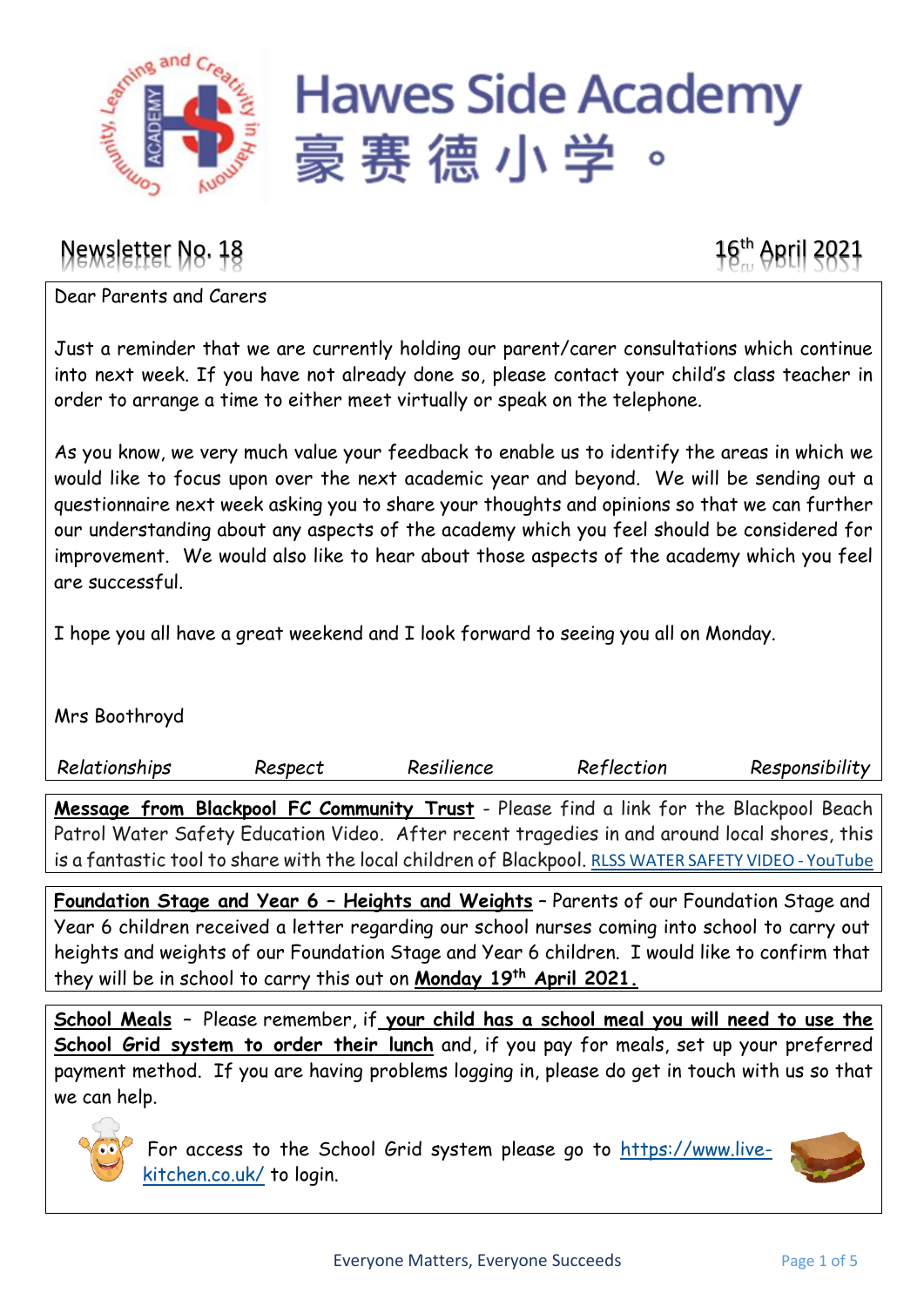The system is easy to use and, once you are in, you can order meals in advance to the end of the term.

**Late Arrivals** – Please note, if your child arrives after 9:15am and usually has a school dinner but you haven't ordered it on-line, then unfortunately with our new system a lunch cannot be ordered. In this case, you will need to supply your child with a packed lunch.

|               | PE Days- Please see the PE days below:                                                                                                           | <b>I</b> education |
|---------------|--------------------------------------------------------------------------------------------------------------------------------------------------|--------------------|
| <u>Year 1</u> | Class 1H Mrs Black - Wednesday and Friday<br>Class 15 Mr Minns - Monday and Friday<br>Class 1A Mrs Harrop - Monday and Friday                    |                    |
| <u>Year 2</u> | Class 2H Miss Lee - Wednesday and Friday<br>Class 2S Miss Ward - Tuesday and Thursday<br>Class 2A Mrs Garratt - Wednesday and Friday             |                    |
| <u>Year 3</u> | Class 3H Mrs Moville - Tuesday and Thursday<br>Class 3S Mr Chanter - Monday and Friday<br>Class 3A Miss Hayden - Tuesday and Thursday            |                    |
| <u>Year 4</u> | Class 4H Miss Heald - Wednesday and Friday<br>Class 4S Mr Dawson - Monday and Wednesday<br>Class 4A Mr Smith - Monday and Friday                 |                    |
| <u>Year 5</u> | Class 5H Miss Cartwright - Wednesday and Friday<br>Class 5S Miss Johnstone - Wednesday and Friday<br>Class 5A Mrs Wiseman - Wednesday and Friday |                    |
| <u>Year 6</u> | Class 6H Mrs Wright - Monday and Wednesday<br>Class 6S Mrs Randles - Tuesday and Wednesday<br>Class 6A Miss Lillie - Monday and Tuesday          |                    |

**LETSLOCALISE:** We are delighted to announce a new school partnership with an exciting new social initiative, LetsLocalise. This platform will build a community of committed business and individual supporters, including parents, to aid fundraising activities, and offer expert time and assistance to enhance every pupil's opportunity at school.

## **Why LetsLocalise?**

LetsLocalise provides a solution to the challenge of financial cuts in schools. The platform builds and fosters long-term, meaningful partnerships between members of the community and their local schools. Schools can share details of upcoming events, fundraising drives and requests for volunteers or work experience placements. That way, individuals and companies can see how and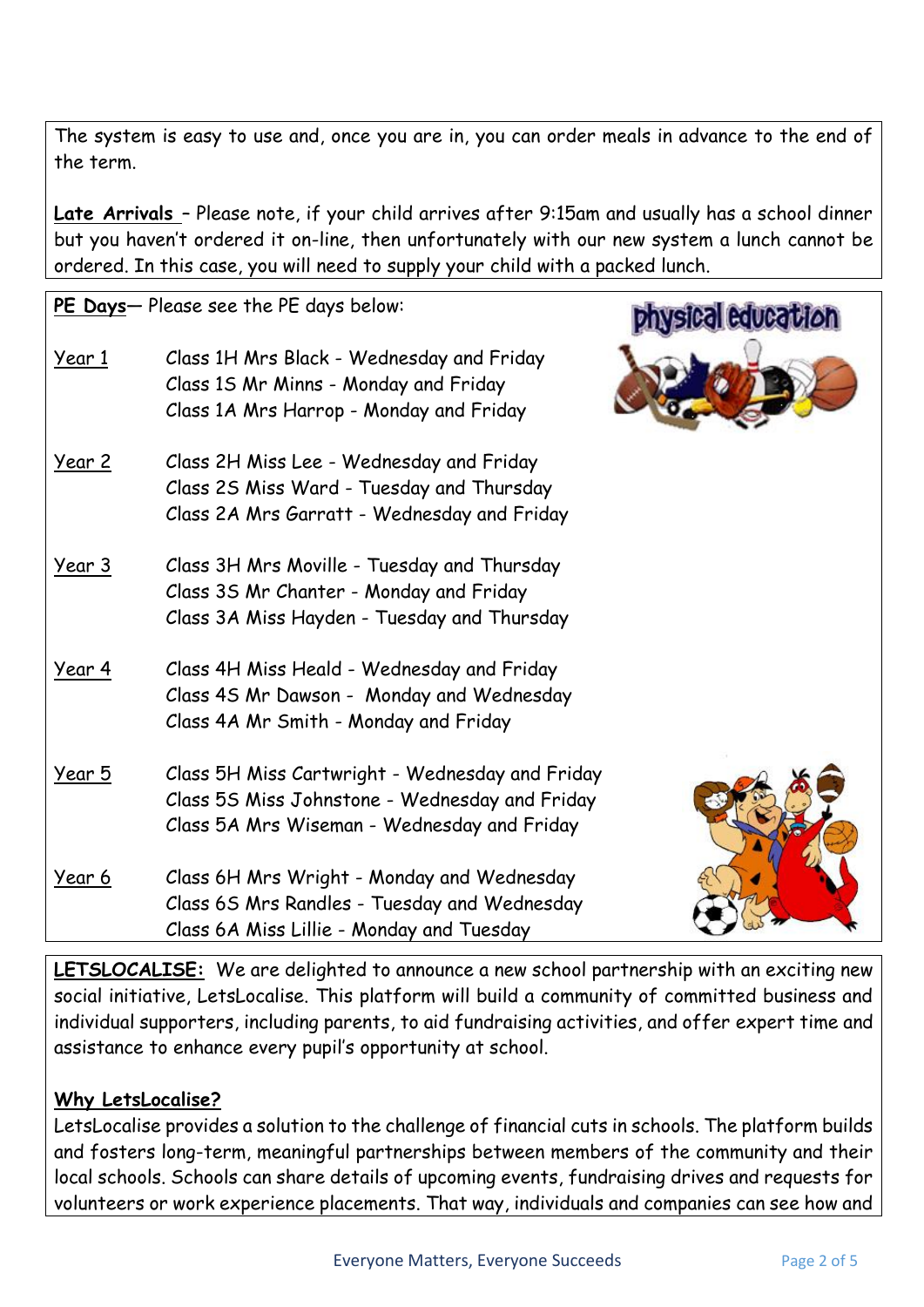where they can offer their help, time and money in ways that are productive, meaningful and enjoyable. This application is FREE for schools and their parent groups. You can find out more about LetsLocalise at [www.letslocalise.co.uk.](http://www.letslocalise.co.uk/)

We would like to ask you to:

1) Sign up with LetsLocalise and follow our school (www.letslocalise.co.uk/school/hawes-sideacademy/sch121400/campaigns/).

2) Did you attend our school yourself? Please identify yourself as an alumnus in the profile.

3) Look out for our fun online events and join in.

4) Offer support in ways that are convenient for you.

5) Share this platform with friends and family. This is a great way for grandparents and others to feel connected, and to be able to support your children in their education.

6) Share with local businesses and also your employers. Businesses have budgets to support local communities that is often not utilised. Let's work together and show them how they can benefit our school, our children and their future.

We will post all events on our LetsLocalise page, along with requests for help which our budget will not cater for, therefore adding value to students' education and social benefits to the wider community. We may potentially ask for funds, for resources or for volunteers.

The support of our parent community is invaluable to us, and we would like to thank you in advance for taking time to join, and we look forward to seeing you there, and at one of our future events…. watch this space for more information!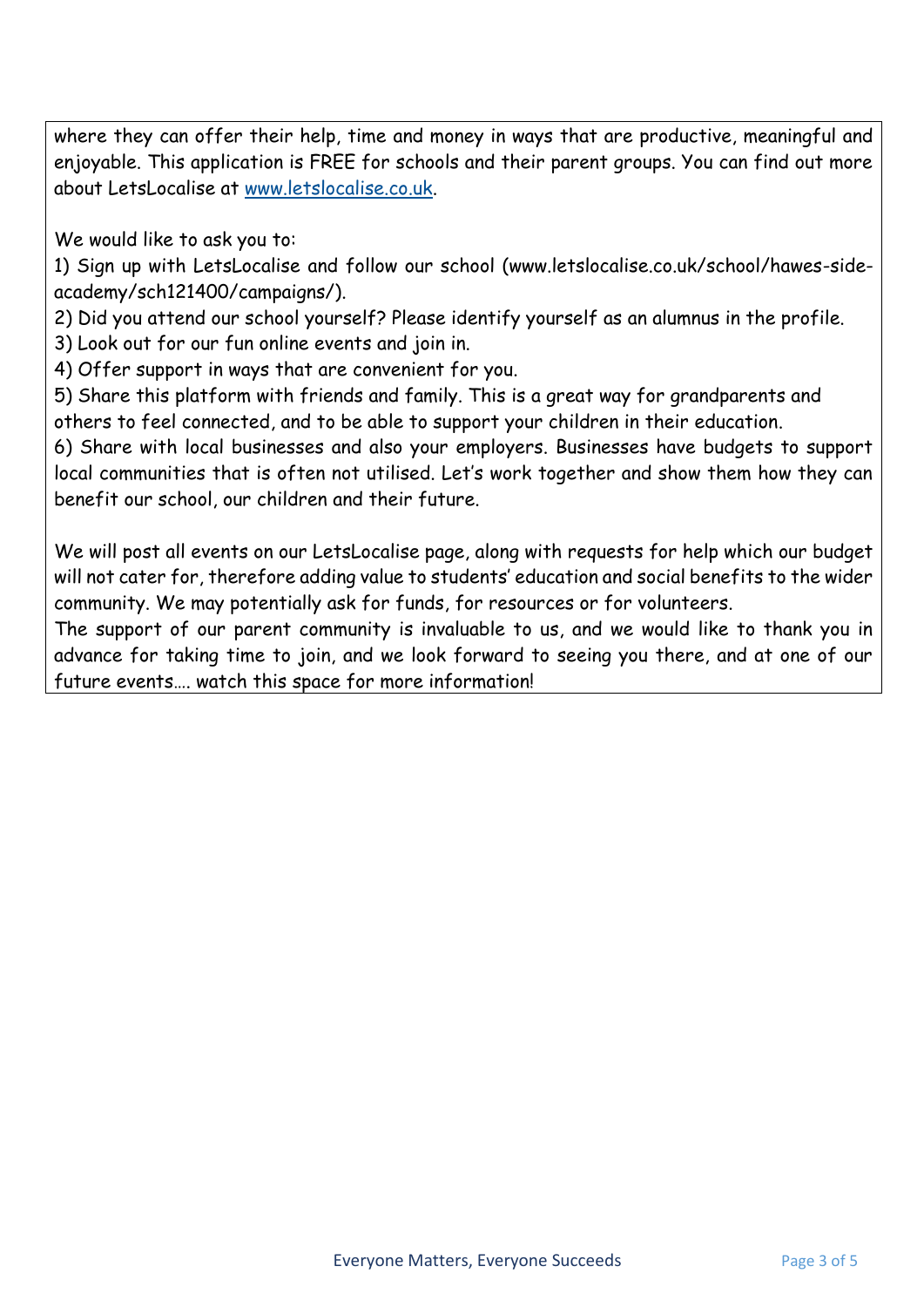

## **Blackpool Parents** and Carers -High School 2021

## Do you have a child with special educational needs who is moving up to High School in September 2021?

Would you like some help to get them ready for the change?

Join one of our FREE online transition workshops for parents and carers.

Blackpool SENDIASS have commissioned Transition Workshops for parents of children with additional needs, who will be transferring from primary to high school in September.

Joining an online workshop will enable parents to prepare their child for some of the changes they will experience and help children to be confident that they are ready for their new school.

There will be 3 online sessions for each workshop with a mixture of discussions with other parents and practical tips that families can work on at home together, these will run on the same day and time each week.

For more information or to sign up to 3 sessions of the workshops email Joan at



Trinity Special Needs Advice Partnership

using Trinitysnab17@dmail.com

SENDIASS (Special Educational Needs & Disability, Information, Advice & Support Service) www.blackpool.gov.uk/sendiass